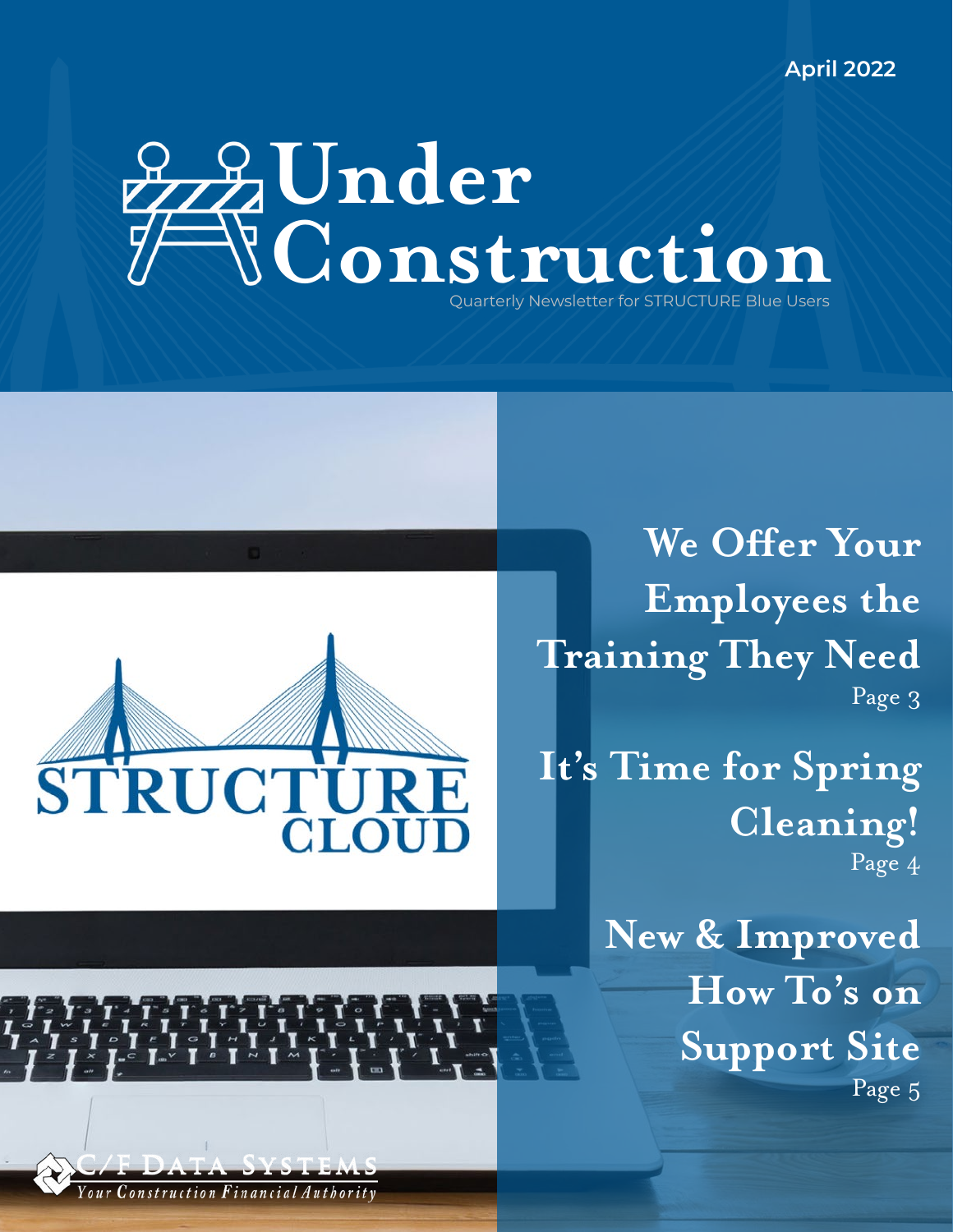## **Newsletter Content**

## [Letter from the President](#page-2-0)

Page 3

## [News from the Office](#page-3-0)

Page 4

## [Support Tips & Tricks](#page-4-0)

Page 5

Under Construction | April 2022 | Page 2 of 8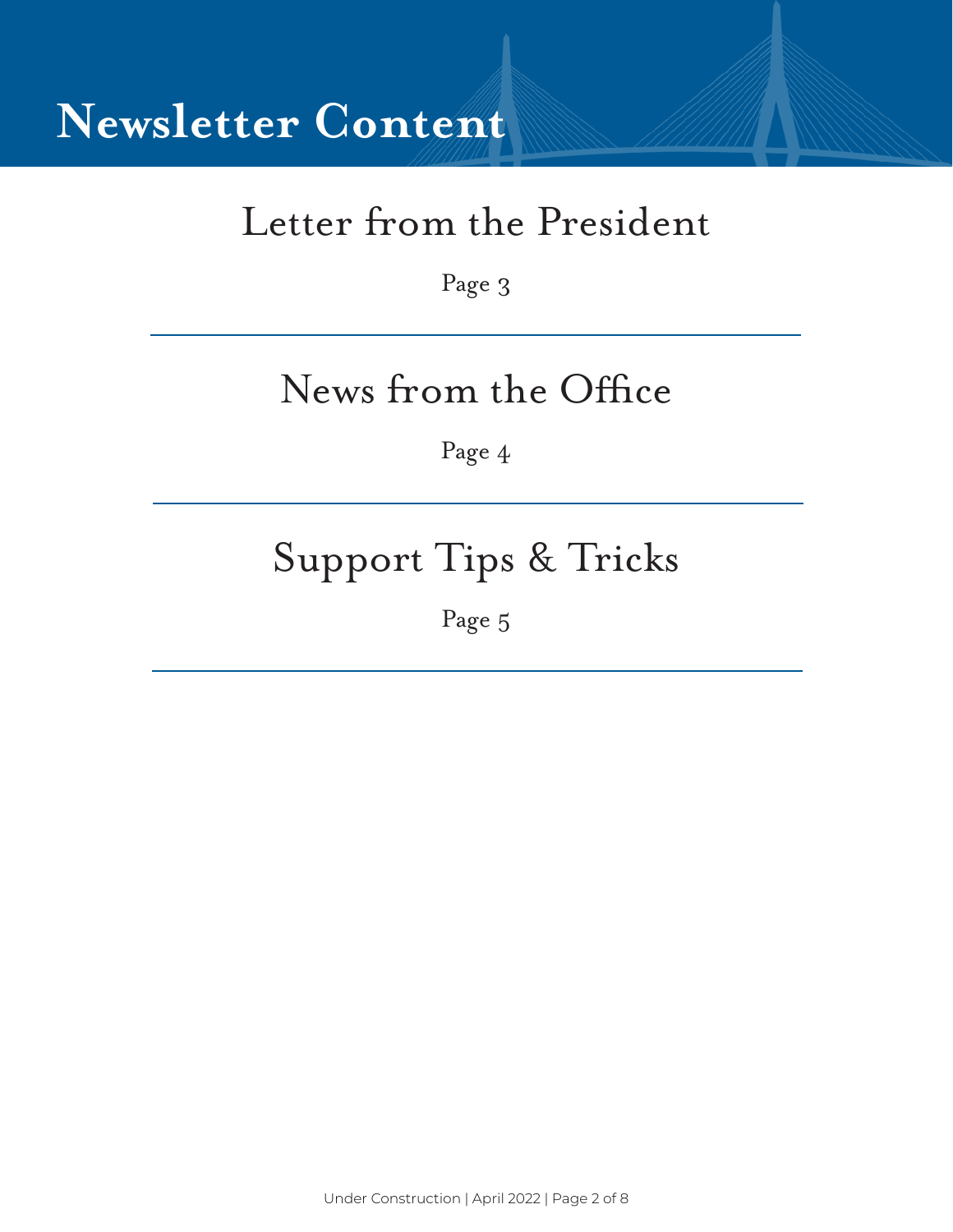## <span id="page-2-0"></span>Letter from the President

### **Knowledge is power!**

I want to bring to your attention an obvious trend that I've noticed taking place. One of the disadvantages to owning and using a software program for many years, as is the case with many of our customers, is the systematic brain drain. Lots of our clients are going through personnel changes, either with management, operations, accounting people, or any combination thereof. More people are opting for an early retirement or looking to greener pastures.

The challenge is that in many cases, the replacements for those people have not gone through any formal education or training for the parts of STRUCTURE that they are supposed to be mastering.

Yes, STRUCTURE is user friendly and should be easy to pick up on your own, but some of the nuances might be missed and underutilization might lead to inefficiencies and perhaps loss of time.

#### **We Offer Your Employees the Training They Need**

C/F Data offers various solutions to help bridge the gap and get your new team the assistance they need to better understand the tool that your company invested in.

On our [support website](https://www.cfdatasupport.com) we have many How-To Videos and Academy Webinar Videos. In addition, you can schedule a time for one of our trainers to do one or more classes for you, either on-line or in your office or ours.

#### **We'll Help Make Sure You're Getting the Most Out of STRUCTURE**

Do you just have a long list of questions? Schedule a one hour session with one or more of our seasoned consultants. During these question and answer sessions the consultants learn a lot by what is being asked. They will then in turn ask you a number of questions to help understand your needs better. This has worked out well with a number of customers to root out problem areas that you may not even have realized need attention.

Any and all of these options are sure to help your business improve your system utilization and maximize your return on investment.

 If you have any questions or would like to discuss a plan for your company, feel free to reach out to me at eric@cfdatasystems.com

Stay safe,

Eric Goldstein

Eric Goldstein President C/F Data Systems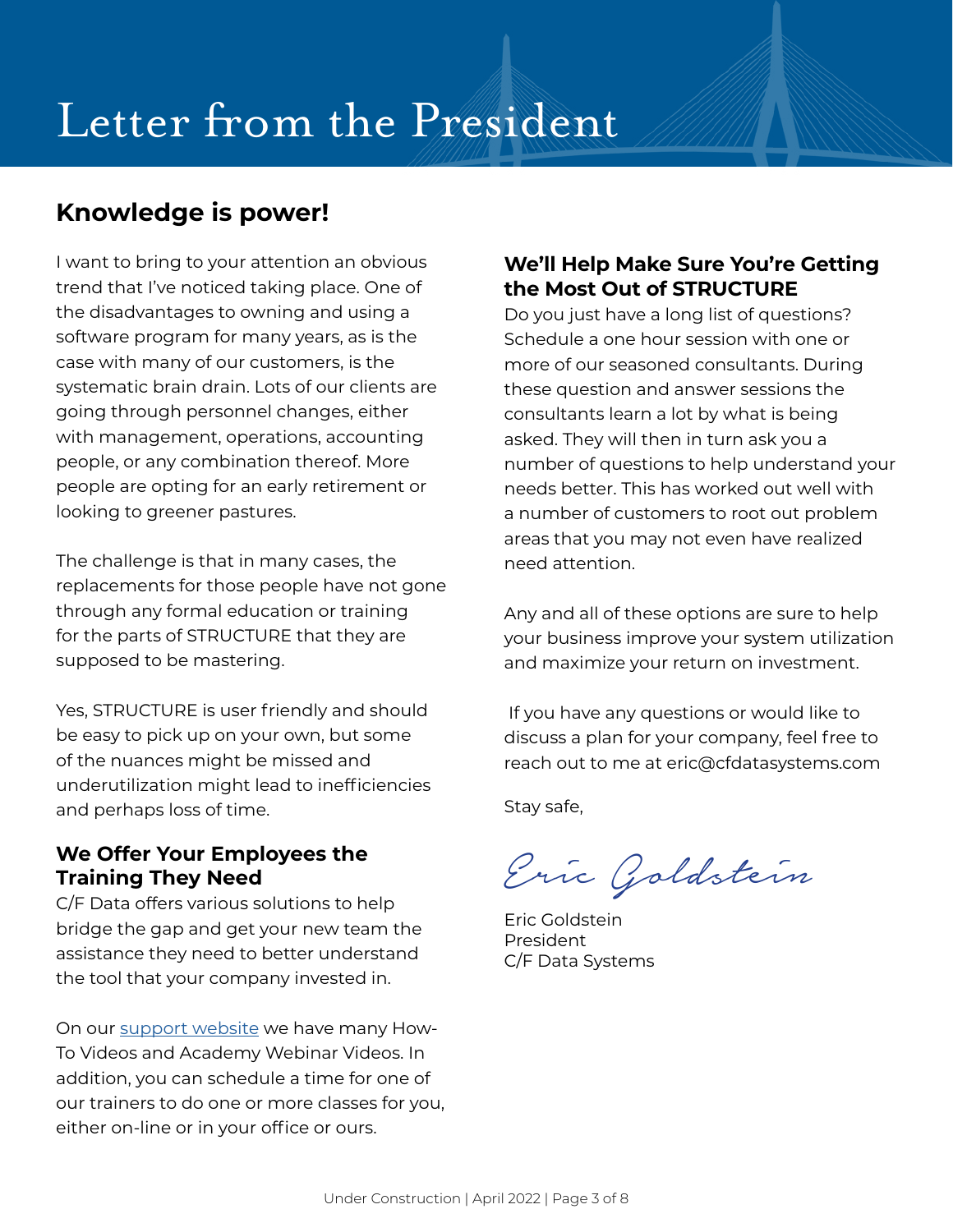# <span id="page-3-0"></span>News from the Office

#### **Where You Can Find STRUCTURE Team Members**



#### **Fuse Alliance**

Vic, Jena and Erin were happy to meet with some old and new customers after being away from conferences for the last 2 years at the Fuse Alliance conference in Dallas, TX. This was Jena and Erin's first and hopefully not the last time at Fuse. A big shout out to those who stopped by the booth to say "Hello" to them. Those who stopped by received a 'Key' to some STRUCTURE knowledge.

We were sad to hear Garry from Continental will be retiring soon. We wish you all the best.

#### **Starnet**

Marilyn, Vic, Jena and Erin will be headed to Colorado Springs in May for the annual Starnet meeting. At the moment we are trying to get a room so we can all meet on Friday morning before the trade show. We would like to show you some new features, and get any feedback from you. You too will get a 'Key' to some STRUCTURE knowledge.

#### **ASM Golf Tournament**

Marilyn, Vic, Kenny, and Bob will be at the ASM Golf Tournament in July at Pine Hills in Plymouth, MA. We hope to see some of you there as well.

#### **Congratulations to Courtnie!**



Jack Arthur Cole was born at 4:04pm on March 30, 2022 weighing 8lbs 8oz and measuring 21 inches long. We are happy to know that everything went well and baby and mom are in good health. Congratulations Courtnie and AJ!

## *Upcoming Holidays*

Our offices, including support, will be closed on the days listed below in observance of the holidays.

> **Memorial Day** Monday, May 30<sup>th</sup>

**Independence Day** Monday, July 4<sup>th</sup>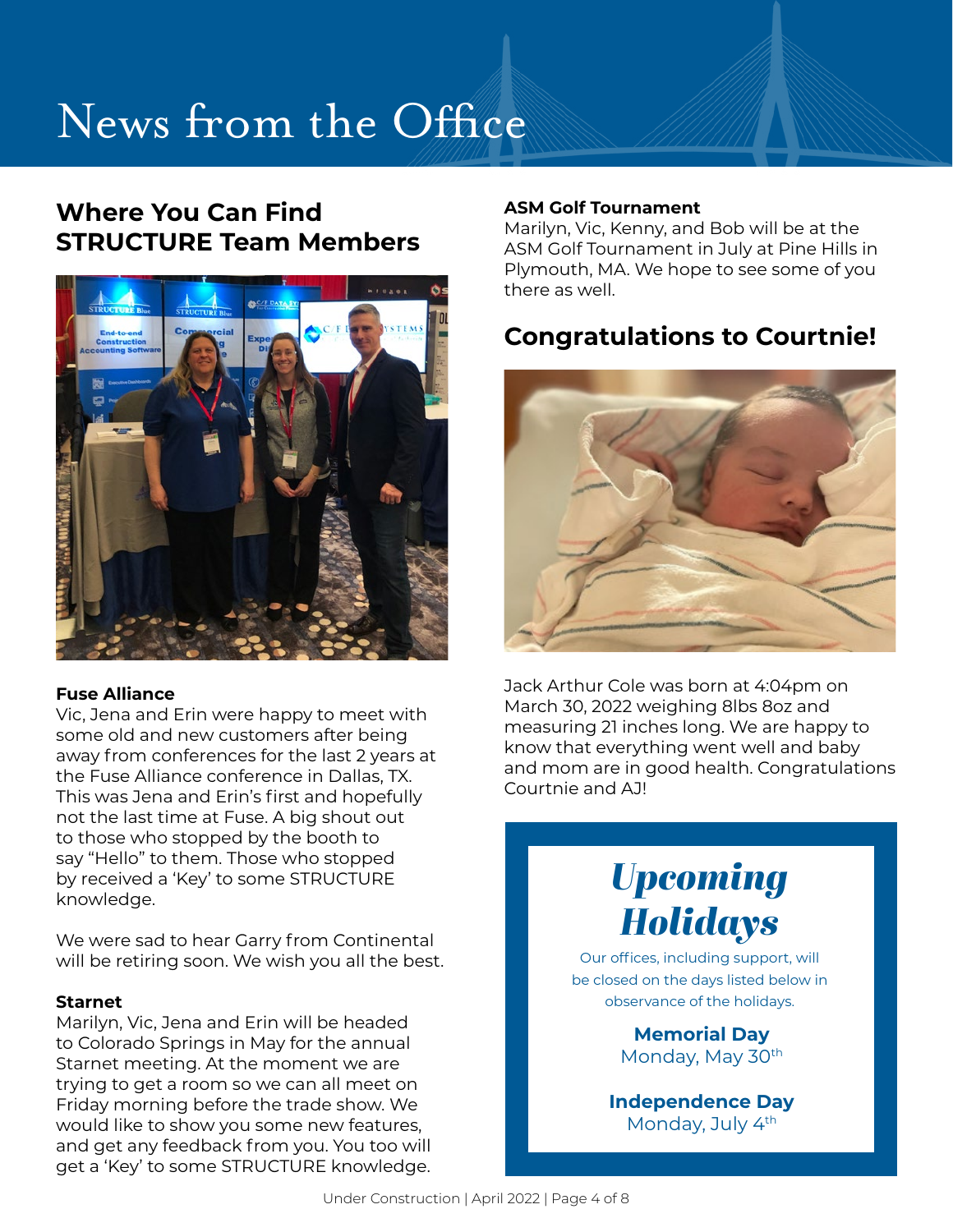# <span id="page-4-0"></span>C/F Data Support Tips & Tricks

### **Spring Cleaning**

Now is a good time to think about purging and cleaning up Accounts Receivable and Accounts Payable.

Before purging any data, we recommend having us create an Archive Company for you. An Archive Company costs \$250 and includes 1 hour of Purge Prep. An Archive Company is an exact copy of your company. Once the Archive Company is created, we set security, change the company colors, and limit access to it.

Once your Archive Company has been created, you can start the purge procedures. Purging should be done when there are no other users on the system. [Click here for the](https://380eea57-856c-4280-a31e-fb6c0f17a355.usrfiles.com/ugd/380eea_01b3520cfa1742838a79c9eb329c6c76.pdf)  [Purging How To.](https://380eea57-856c-4280-a31e-fb6c0f17a355.usrfiles.com/ugd/380eea_01b3520cfa1742838a79c9eb329c6c76.pdf)

### **Have You Printed Bills and Then Can't Find Them in History (AHI/JJI)?**

First, check ASE. Maybe you said [No] to the second update questions. Before adding another bill, check there first. If it is in ASE, run ASU to finish the update. If the transaction is not in ASE, please call Support.

### **Message in JBU**

| Message From STRUCTURE                |
|---------------------------------------|
| PrintScreen Who Help                  |
| Error Trying To Change Record In File |
| OК                                    |

This means when setting up your Schedule of Values in JFE, the G702 screen never came up.

Go back to JFE - AIA/Schedule of Values.

Do not enter the job#.

Select [Add/Chg AIA].

Enter the job #.

When your cursor is in Field 2, click [Exit] or <F12>.

A screen displaying information for the G702 will come up.

Add any information, or simply click [OK]. [Exit] back to the menu.

### **STRUCTURE Payroll Upgrade**

Latest upgrade version is 18.04.11. If you are using STRUCTURE for your Payroll, you should have done the upgrade prior to running your Quarterly reports. The 941 has been updated to reflect "2022"

If you are not getting notifications, please contact Support.

# Support Contact Information

#### **Phone: 800.370.4357 | Fax: 781.337.9991 | Email: support@cfdatasystems.com**

The phone lines are open from 8:30am to 5:00pm Monday through Friday (ET). Email support is available Monday through Friday 8:30am to 7:00pm.

Support may be unavailable Monday (9:00am-9:30am) and Thursday (8:45am-9:45am) for staff meetings.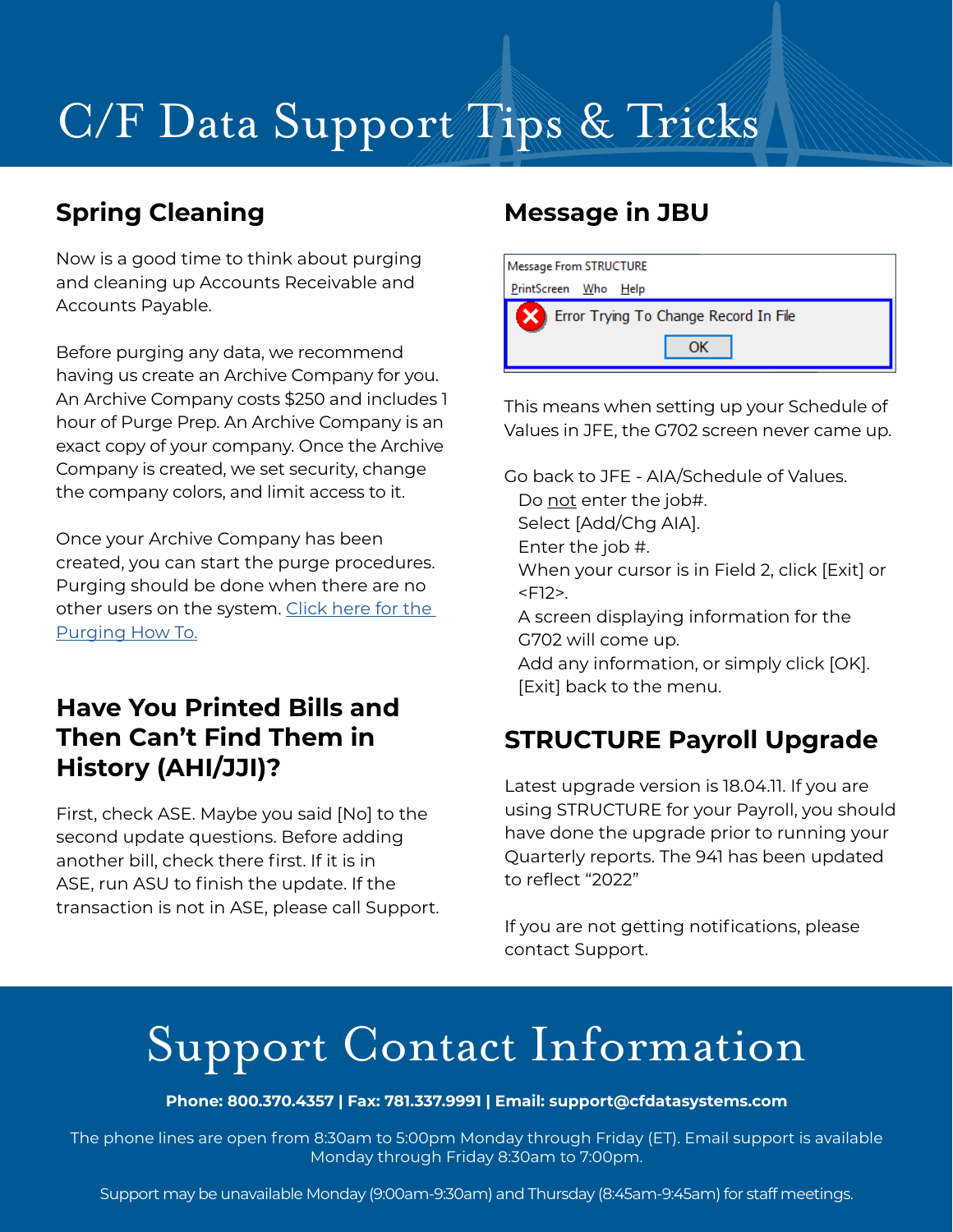# C/F Data Support Tips & Tricks

#### **Have Open PO Amounts When You Know You Have Been Invoiced?**

For those of you that are using the Purchase Order application, it is important that vendor invoices received for anything ordered on a PO get received in PRE – Invoice Receipt Entry. Run PRU – Receipts Report and Update. This will update the invoice to VVE – Voucher/Invoice Entry and then you will run VRU – Voucher Report and Update to finish the update.

Purchase Order Invoices must be entered in PRE in order to receive the lines on the PO. Once all of the lines on the PO have been received in full in PRE, the system will close the PO when the PRU is run.

If PRE is not being used to enter the PO invoices, the PO's are never going to show any items were received and will never get closed.

PO's can be received in Detail or Summary. If received in Detail, you will see the description of each line received in Job Cost along with the quantity and cost. If received in Summary, you will see one line for the amount of the invoice in Job Cost.

#### **Can't Get the PO's Written in Detail Prior to Receiving the Invoice?**

Check out PME – Manual Purchase Order Entry. This will benefit those of you wanting the detail from your PO in Job Cost or want to update your inventory quantities. Enter the detail right from your invoice in PME.



### **Have You Signed Up Yet?!**

If you have not done so already, be sure to sign up for our [Customer Support website](https://www.cfdatasupport.com). It is easy to enroll and there is even a How To for it! [Get it here.](https://380eea57-856c-4280-a31e-fb6c0f17a355.usrfiles.com/ugd/380eea_50cdd9c06ad24978a6aafc4a840ce2c3.pdf)

As a member, you will gain full access to all our [How To's](https://www.cfdatasupport.com/how-tos), [Academy Webinars,](https://www.cfdatasupport.com/summer-academy) class [workbooks](https://www.cfdatasupport.com/class-workbooks) and [video How To's.](https://www.cfdatasupport.com/how-tos) You will find answers and guidance on questions such as:

- ▶ Only work in a few procs on a daily basis? See our [How to on setting up a](https://vimeo.com/675886816)  [Favorites menu.](https://vimeo.com/675886816)
- ▶ Puzzled with AIA billing questions? Donna will guide you along in her many [Academy webinars from adding](https://www.cfdatasupport.com/summer-academy)  [change orders to voiding an AIA billing](https://www.cfdatasupport.com/summer-academy)  [and everything in between.](https://www.cfdatasupport.com/summer-academy)
- ▶ Trying to tie out General ledger to Accounts Payable or Accounts Receivable? [Look no further then under](https://www.cfdatasupport.com/how-tos)  [the How To section for General Ledger.](https://www.cfdatasupport.com/how-tos)
- ▶ New employee starting? [We have](https://www.cfdatasupport.com/orientation)  [an Orientation video to get them](https://www.cfdatasupport.com/orientation)  [acquainted with STRUCTURE.](https://www.cfdatasupport.com/orientation)

So much to see and do – be sure not to miss out!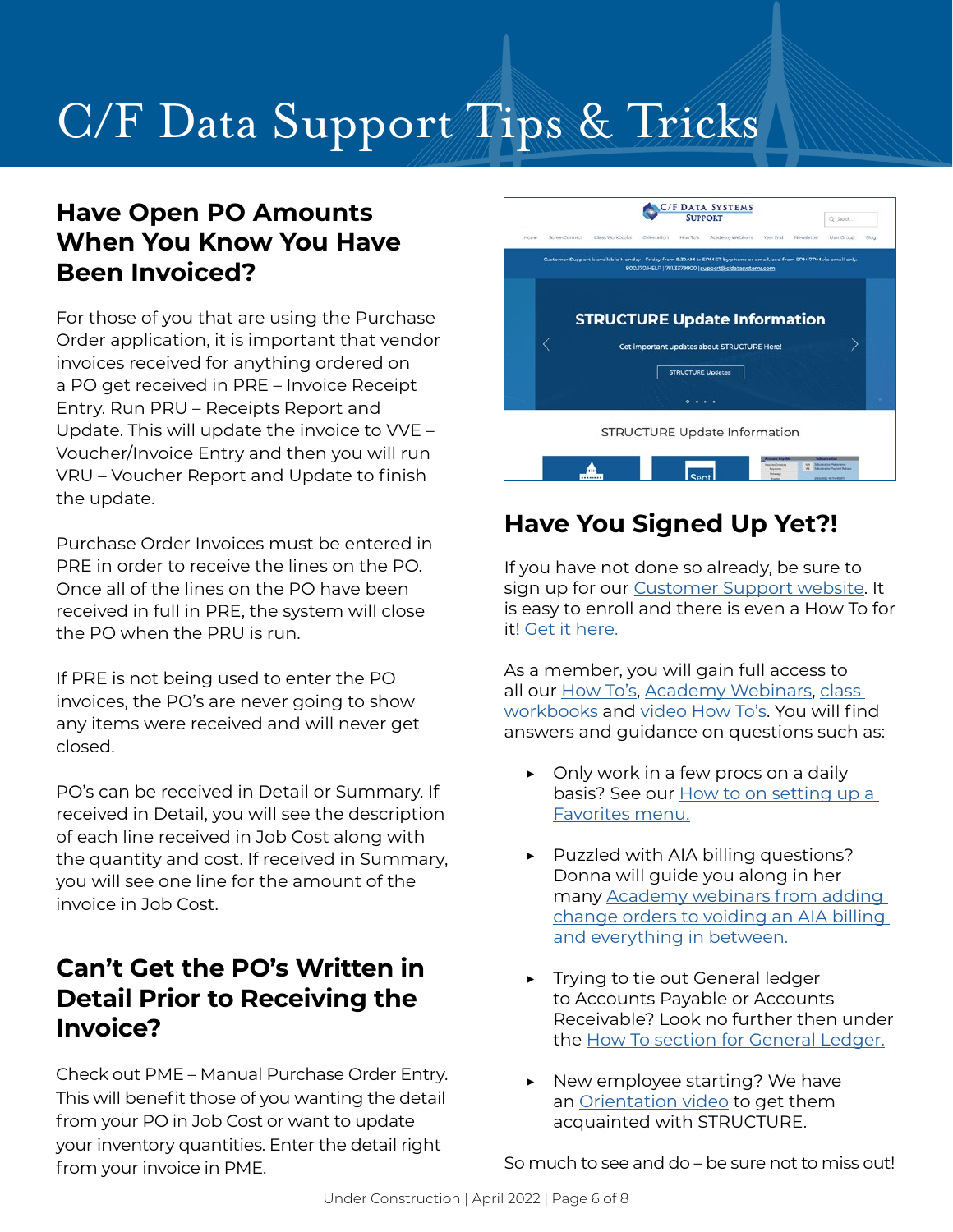# C/F Data Support Tips & Tricks

#### **JFV – Voiding and Reissuing an AIA Bill**

Did you know that we have an automated process for voiding and rebilling updated AIA invoices?

JFV is in the Contract Billing Menu and can be used to Void or Void and Rebill an AIA with new amounts.

If you see a message on the top right that says "Not Editable" that means that the invoice has been changed in some way from its original form (usually having a payment against it or retainage released) and you would then need to void it manually through JFE.

After your entry is updated there is additional cleanup that needs to be done. You can zero out the positive and negative retainage amounts in ARE/ARR and then use APC to apply the gross original invoice to the credit from JFV so they do not print on your open Aging.

Give us a call if you would like a walk through for the first time or we have a [Video of this](https://vimeo.com/422939314/fa81f815e9)  [process that has more detail here.](https://vimeo.com/422939314/fa81f815e9)

| Due Date:<br>03/14/22<br>04/54/22<br><b>FR NOT EDITABLE</b><br>5,167.50<br><b>Daid Amount:</b><br>\$300.00<br>132.50<br>Osan Amount<br>.00<br>Ratsinage Amb<br>Bill Tax<br>Schedule<br>Stored<br>Retain<br>Sales<br>Work<br>Previous<br>Material Percent Percent Code<br>Phi I<br>Cat Cat Description<br>In Place<br>GL#<br>Value<br>Value<br>254,600.00<br>150.000.00<br>\$.000.00<br>Totals -><br>0.00<br>0005 DEMOLITION<br>50.000.00<br>5.00<br>٥<br>0001<br>50.000.00<br>0.00<br>0.00<br>ō.<br>5.00<br>0000 CLEANUP<br>25,000.00<br>20.000.00<br>0.00<br>0.00<br>ooo il<br>5.00<br>ō<br>000S ELECTRICAL<br>\$5,000.00<br>40.000.00<br>0.00<br>000<br>0.00<br>ä<br>0030 DRYWALL<br>5.00<br>55.555.55<br>10.000.00<br>6.06<br>8.55<br>000<br>0025 RCORING<br>$\circ$<br>30,000.00<br>10.000.00<br>5,000.00<br>5.00<br>000<br>0.00<br>0030 FINISH<br>$\sigma$<br>000<br>40.000.00<br>0.00<br>0.00<br>5.00<br>0.00<br>000 0001 CID 001 CHANGE CROER FOR UPGRA<br>$\overline{a}$<br>0.00<br>4,600.00<br>0.00<br>0.00<br>0.00 | Inv-54347 Reg-001 Inv-54351 Reg-002 Inv-04255 Reg-003 Inv-64481 Reg-004 Inv-04482 Reg-005 Inv-04485 Reg-007 Reg-006<br>Invoice Date:<br><b>Sales Amount:</b><br>Retainage Invy<br><b>LNR</b><br>06s |     |  | AIA Job 150011 000 Requisition# 1 | Job Reference:<br>Customer: | Weymouth Woods buildout<br>08246-CF Data Construction |  | <b>Base Coronarts</b><br>Assessed C/O's:<br>Total Contracts |  | 250,000.00<br>4,655.56<br>254,600.00 |
|------------------------------------------------------------------------------------------------------------------------------------------------------------------------------------------------------------------------------------------------------------------------------------------------------------------------------------------------------------------------------------------------------------------------------------------------------------------------------------------------------------------------------------------------------------------------------------------------------------------------------------------------------------------------------------------------------------------------------------------------------------------------------------------------------------------------------------------------------------------------------------------------------------------------------------------------------------------------------------------------------------------------------|-----------------------------------------------------------------------------------------------------------------------------------------------------------------------------------------------------|-----|--|-----------------------------------|-----------------------------|-------------------------------------------------------|--|-------------------------------------------------------------|--|--------------------------------------|
|                                                                                                                                                                                                                                                                                                                                                                                                                                                                                                                                                                                                                                                                                                                                                                                                                                                                                                                                                                                                                              |                                                                                                                                                                                                     |     |  |                                   |                             |                                                       |  |                                                             |  |                                      |
|                                                                                                                                                                                                                                                                                                                                                                                                                                                                                                                                                                                                                                                                                                                                                                                                                                                                                                                                                                                                                              |                                                                                                                                                                                                     |     |  |                                   |                             |                                                       |  |                                                             |  |                                      |
|                                                                                                                                                                                                                                                                                                                                                                                                                                                                                                                                                                                                                                                                                                                                                                                                                                                                                                                                                                                                                              |                                                                                                                                                                                                     |     |  |                                   |                             |                                                       |  |                                                             |  |                                      |
|                                                                                                                                                                                                                                                                                                                                                                                                                                                                                                                                                                                                                                                                                                                                                                                                                                                                                                                                                                                                                              |                                                                                                                                                                                                     |     |  |                                   |                             |                                                       |  |                                                             |  |                                      |
|                                                                                                                                                                                                                                                                                                                                                                                                                                                                                                                                                                                                                                                                                                                                                                                                                                                                                                                                                                                                                              |                                                                                                                                                                                                     |     |  |                                   |                             |                                                       |  |                                                             |  |                                      |
|                                                                                                                                                                                                                                                                                                                                                                                                                                                                                                                                                                                                                                                                                                                                                                                                                                                                                                                                                                                                                              | 664<br>005                                                                                                                                                                                          | 002 |  |                                   |                             |                                                       |  |                                                             |  |                                      |
|                                                                                                                                                                                                                                                                                                                                                                                                                                                                                                                                                                                                                                                                                                                                                                                                                                                                                                                                                                                                                              |                                                                                                                                                                                                     | 003 |  |                                   |                             |                                                       |  |                                                             |  |                                      |
|                                                                                                                                                                                                                                                                                                                                                                                                                                                                                                                                                                                                                                                                                                                                                                                                                                                                                                                                                                                                                              |                                                                                                                                                                                                     |     |  |                                   |                             |                                                       |  |                                                             |  |                                      |
|                                                                                                                                                                                                                                                                                                                                                                                                                                                                                                                                                                                                                                                                                                                                                                                                                                                                                                                                                                                                                              |                                                                                                                                                                                                     |     |  |                                   |                             |                                                       |  |                                                             |  |                                      |
|                                                                                                                                                                                                                                                                                                                                                                                                                                                                                                                                                                                                                                                                                                                                                                                                                                                                                                                                                                                                                              |                                                                                                                                                                                                     | 006 |  |                                   |                             |                                                       |  |                                                             |  |                                      |
|                                                                                                                                                                                                                                                                                                                                                                                                                                                                                                                                                                                                                                                                                                                                                                                                                                                                                                                                                                                                                              |                                                                                                                                                                                                     | 667 |  |                                   |                             |                                                       |  |                                                             |  |                                      |
|                                                                                                                                                                                                                                                                                                                                                                                                                                                                                                                                                                                                                                                                                                                                                                                                                                                                                                                                                                                                                              |                                                                                                                                                                                                     |     |  |                                   |                             |                                                       |  |                                                             |  |                                      |

#### **Postings to the 9999-999 in General Ledger**

There should be no surprise when closing a month that figures are in the 9999-999 account.

When updating anything to general ledger you get a G/L Distribution Report.

Please look at it before closing it from VIEW. The last page will indicate if there were invalid G/L accounts.

If you do not close your months on a timely basis, and are not looking at your Distribution reports, you could have quite the task cleaning up the 9999-999 account.

Better to be on top of an issue as it happens.

Why does it happen?

- Did you change General Ledger account numbers?
- Did you update all places that hold defaults?
- Do you have rounding differences in Payroll? Add your Direct Labor GL# to HMQ/PRL/6045.

On the website you will find a "General [Ledger Default Checklist](https://380eea57-856c-4280-a31e-fb6c0f17a355.usrfiles.com/ugd/380eea_674367fa6a5d48e88d9cca3c03416549.pdf)" in the [How To](https://www.cfdatasupport.com/how-tos)  [section](https://www.cfdatasupport.com/how-tos).

Easiest thing to do is to look at your reports before closing them.